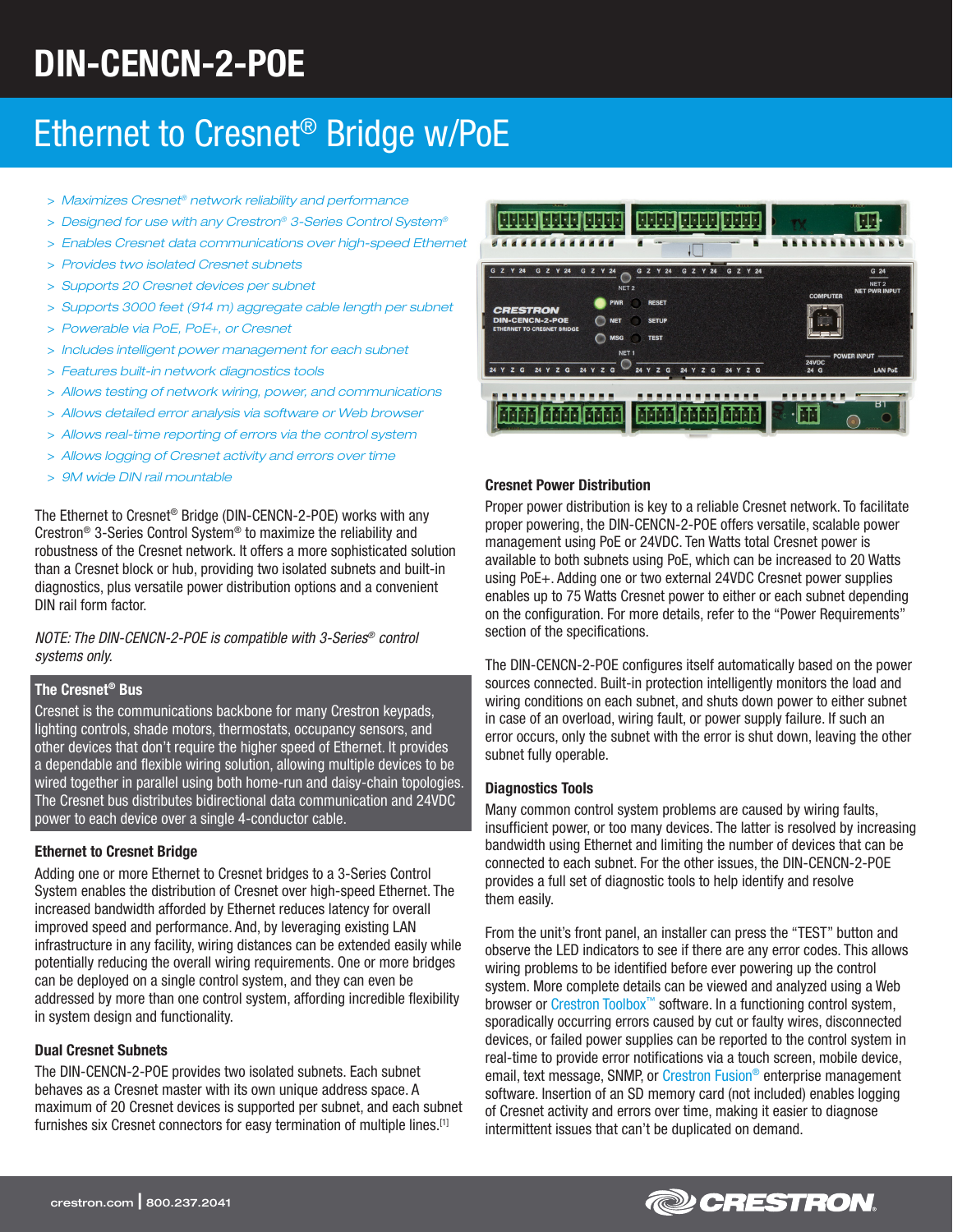## Power over Ethernet

Using PoE+ technology, the DIN-CENCN-2-POE gets its operating power through the LAN wiring from a PoE or PoE+ power source (Crestron [PWE-4803RU](http://www.crestron.com/resources/product_and_programming_resources/catalogs_and_brochures/online_catalog/default.asp?jump=1&model=PWE-4803RU), [CEN-SW-POE-5,](http://www.crestron.com/resources/product_and_programming_resources/catalogs_and_brochures/online_catalog/default.asp?jump=1&model=CEN-SW-POE-5) or [CEN-SWPOE-16](http://www.crestron.com/resources/product_and_programming_resources/catalogs_and_brochures/online_catalog/default.asp?jump=1&model=CEN-SWPOE-16) sold separately). Alternately, the unit can be powered by 24VDC Cresnet power. Refer to the "Power Requirements" section of the specifications for more details.

## DIN Rail Mounting

The DIN-CENCN-2-POE is designed to snap onto a standard 35 mm DIN rail for installation in a wall mount enclosure or on any flat surface.[2] DIN rail mounting affords a very space-efficient, cost-effective, and modular solution for configuring complete control systems using a **DIN-AP3** processor along with additional Crestron and third-party DIN rail mountable devices.

## SPECIFICATIONS

## Communications

Ethernet: 10/100 Mbps, auto-switching, auto-negotiating, auto-discovery, full/half duplex, DHCP, Web server, IEEE 802.3af and 802.3at Type 1 compliant

Cresnet®: Cresnet master mode with two separate subnets USB: Supports computer console via front panel USB 2.0 device port

## Connectors & Card Slots

Memory Card: (1) SD memory card slot; Accepts one SD or SDHC card for log file storage

COMPUTER: (1) USB Type B female; USB 2.0 computer console port; For setup only

NET 1: (6) 4-pin 3.5 mm detachable terminal blocks, paralleled; Subnet 1 Cresnet master ports

24VDC POWER INPUT: (1) 2-pin 3.5 mm detachable terminal block; 24 Volt DC power input for Subnets 1 & 2 or Subnet 1 only (refer to the product description and power requirement specifications); Also powers the Ethernet to Cresnet Bridge in lieu of PoE

LAN PoE: (1) 8-pin RJ45, female; 10Base-T/100Base-TX Ethernet port; Power over Ethernet compliant

NET 2: (6) 4-pin 3.5 mm detachable terminal blocks, paralleled; Subnet 2 Cresnet master ports

NET 2 NET PWR INPUT: (1) 2-pin 3.5 mm detachable terminal block; 24 Volt DC power input for Subnet 2 only (refer to the product description and power requirement specifications)

## Controls & Indicators

NET  $1 - 2$ : (2) Bi-color amber/red LEDs, each indicates data communication (amber) and wiring error codes (red blinking patterns) for the corresponding subnet

PWR: (1) Bi-color green/amber LED, indicates operating power supplied from PoE or Cresnet, turns amber while booting and green when operating NET: (1) Bi-color green/red LED, indicates connection (green) or no connection (red) to a control system via Ethernet

MSG: (1) Bi-color green/red LED, indicates error codes for communication and power

RESET: (1) Recessed pushbutton, initiates hardware reset

SETUP: (1) Recessed pushbutton, initiates Ethernet auto-discovery

TEST: (1) Recessed pushbutton, initiates a hardware test

LAN: (2) LEDs, green LED indicates Ethernet link status, amber LED indicates Ethernet activity

## Power Requirements

Power over Ethernet: IEEE 802.3at Type 2 PoE+ Powered Device (refer to table below)

Cresnet Power: 24 Volts DC (refer to table below)

| <b>Power over Ethernet</b><br>@ LAN PoE port                         | Cresnet<br>Power<br>Usage<br>@ 24VDC<br><b>POWER</b><br><b>INPUT</b> | Cresnet<br>Power<br>Usage<br>@ NET 2<br><b>NET PWR</b><br><b>INPUT</b> | Available<br>Cresnet<br>Power<br>@ NET 1<br>ports | Available<br><b>Cresnet</b><br>Power<br>@ NET 2<br>ports |
|----------------------------------------------------------------------|----------------------------------------------------------------------|------------------------------------------------------------------------|---------------------------------------------------|----------------------------------------------------------|
| none                                                                 | 2 Watts                                                              | none                                                                   | none                                              | none                                                     |
| PoE Class 0 (12.95 W)<br>using an 802.3at Type 1<br>(or 802.3af) PSE | none                                                                 | none                                                                   | 10 Watts total<br>across all NET ports            |                                                          |
| PoE+ Class 4 (25.5 W)<br>using an 802.3at Type 2<br>PSF              | none                                                                 | none                                                                   | 20 Watts total<br>across all NET ports            |                                                          |
| PoE Class 0 (12.95 W),<br>PoE+ Class 4 (25.5 W),<br>or none          | 75 Watts<br>maximum                                                  | none                                                                   | 75 Watts total<br>across all NET ports            |                                                          |
| PoE Class 0 (12.95 W),<br>PoE+ Class 4 (25.5 W),<br>or none          | 75 Watts<br>maximum                                                  | 75 Watts<br>maximum                                                    | 75 Watts<br>total                                 | 75 Watts<br>total                                        |
| PoE Class 0 (12.95 W)<br>using an 802.3at Type 1<br>(or 802.3af) PSE | none                                                                 | 75 Watts<br>maximum                                                    | 10 Watts<br>total                                 | 75 Watts<br>total                                        |
| PoE+ Class 4 (25.5 W)<br>using an 802.3at Type 2<br><b>PSE</b>       | none                                                                 | 75 Watts<br>maximum                                                    | 20 Watts<br>total                                 | 75 Watts<br>total                                        |

*NOTE: The unit may be powered by either PoE/PoE+ or 24 Volts DC Cresnet power, or both simultaneously.*

*NOTE: The use of a Cresnet power supply with less than 75 Watts available will reduce the Available Cresnet Power respectively.*

## Environmental

Temperature:  $32^\circ$  to  $104^\circ$  F (0° to  $40^\circ$  C) Humidity: 10% to 90% RH (non-condensing)